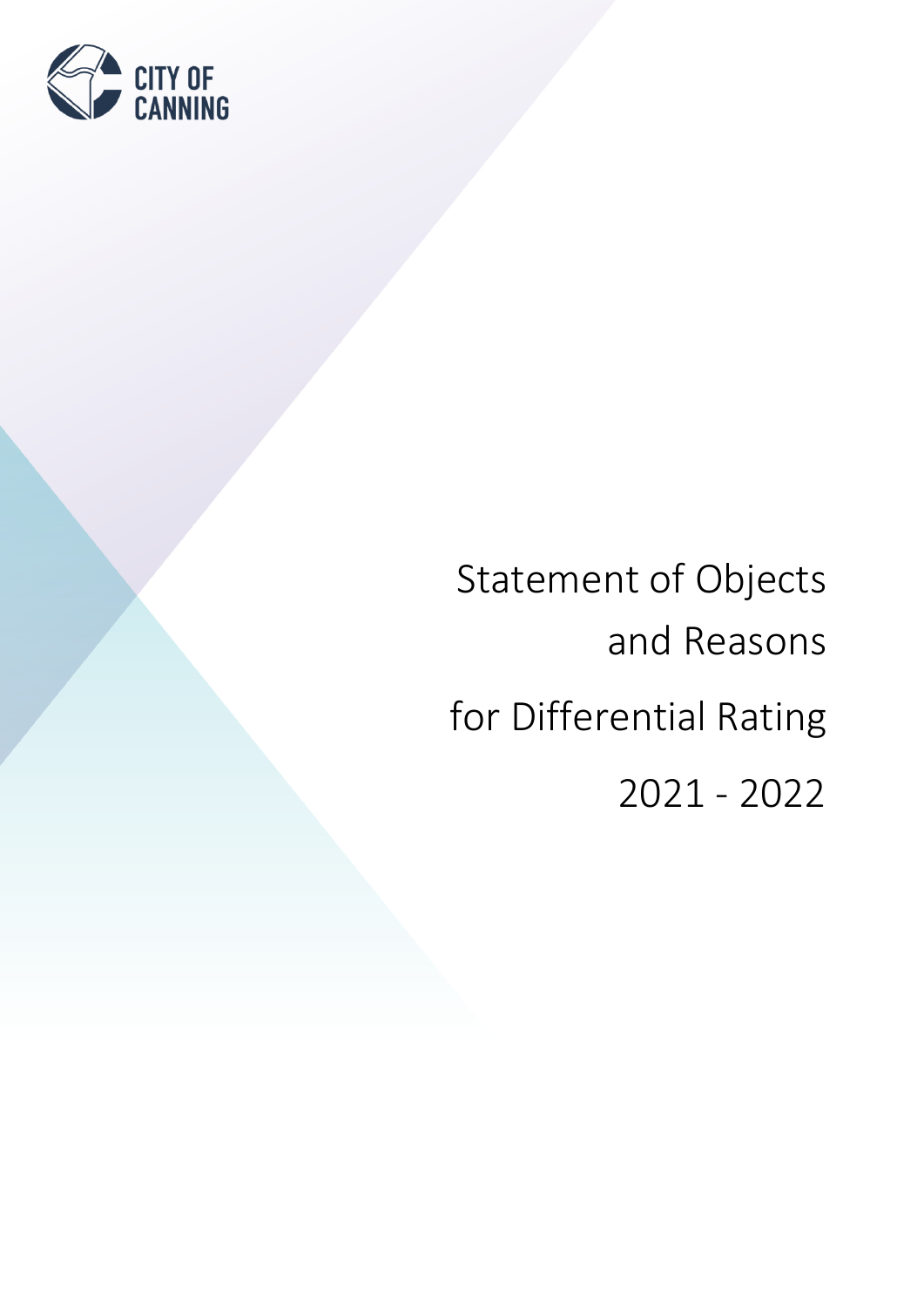#### Overall Objective

At a Special Council Meeting held on 10 May 2021 a new set of parameters were adopted for the City's Long Term Financial Plan 2021-2031, these included a plan to restore the City to a sustainable financial position over the next three years; by lifting revenue and reducing expenditure. A key element of the revenue measures was to bring overall rate income to a level that fully sustains the City's service delivery and capital development program. The staged increase will require slightly higher rate increases for the next three years, thereafter returning to a stable position; then able to move in line with expected general cost increases.

The quantum of rate revenue raised from non-residential properties (i.e. commercial and industrial) will remain proportionate with the overall value of rateable land these properties occupy. In 2020-2021 non-residential rate revenue comprised 45% of the City's total rate income, and these properties occupied 48% of the rateable land.

The City's adopted **Rating Strategy 2018 - 2023** was also reviewed, with the finding that this document remains a robust platform on which to apply rating principles. It establishes a framework by which a fair and equitable share of rates and charges levied are contributed by property and land owners.

The Rating Strategy addresses several key elements, notably:

- a) That the apportionment basis for rating purposes continues to be all properties Gross Rental Value. These are generally valued every three years by the Valuer General (Landgate), with the last revaluation being undertaken in 2020 and applied to the 2020-2021 Budget.
- b) To maintain transparency and consistency each year in annual rating. The City of Canning will continue to charge separately for rates, waste and security, plus the State charge for Emergency Services Levy (ESL).

The rate setting process requires that Rate(s) in the dollar (\$) are calculated to apportion the shortfall in revenue required to enable the City to function and deliver its capital works program, after taking into account all non‐rate sources of revenue. Normally the aim is to have rate revenue fully fund the gap and enable generation of a small surplus on the operating account.

However, for the 2021-2022 the City's Budget will continue to be in a deficit position. It was agreed by Council that the quantum of rate rises required to achieve a fully balanced budget was too great to be undertaken in one year, hence the decision to deliver that outcome over three years.

In response to the COVID-19 pandemic, the State Government had also imposed constraints on the local government rate setting process; principle among these was a requirement to hold the overall value of rates to be raised in 2020-2021 at the same level as 2019-2020. With the revaluation exercise undertaken by the Valuer General also needing to be factored into the budget process, the only way to make an adjustment to achieve the revaluation and the State Government's constraint was to set rates in the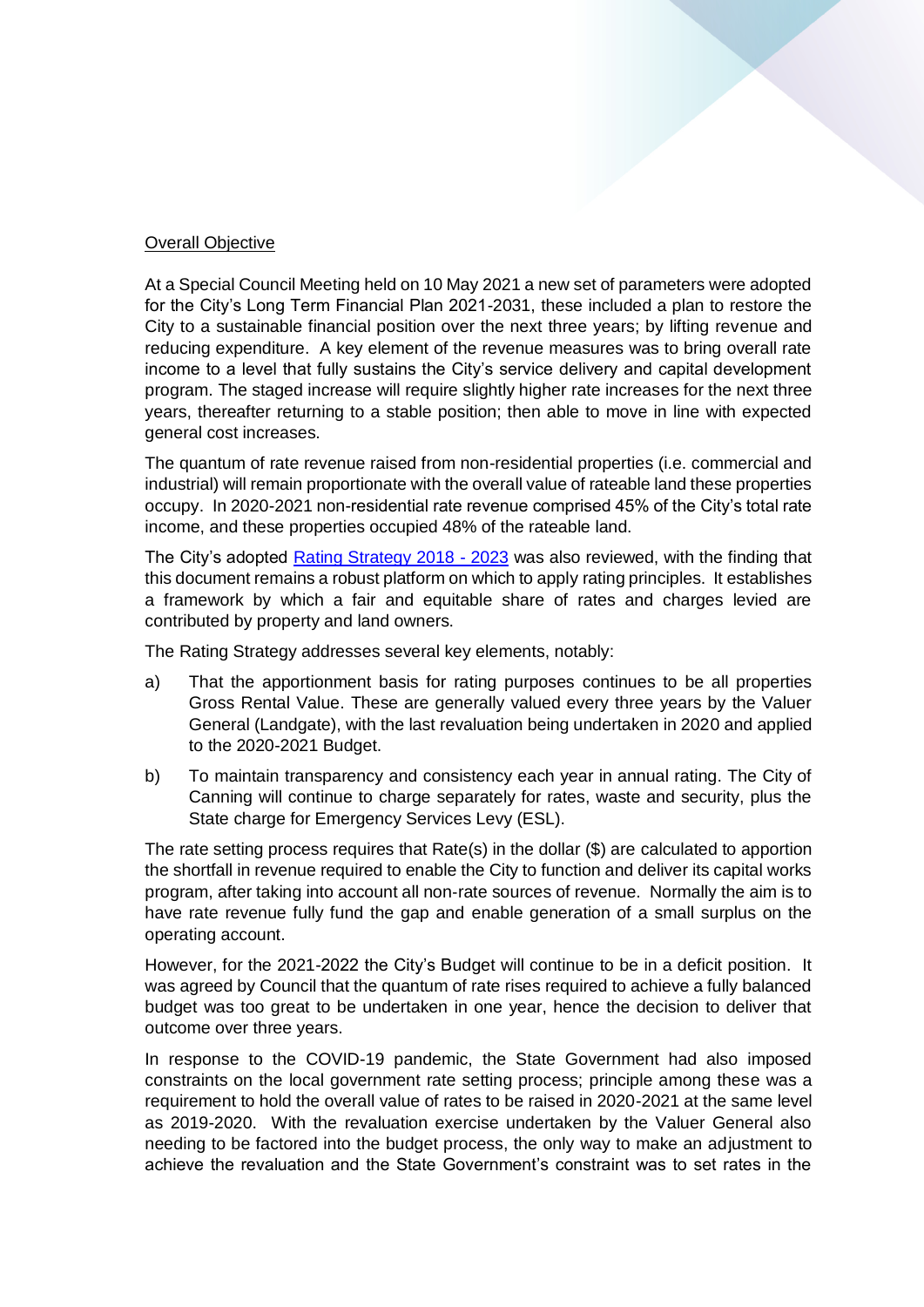dollar (\$) and apply a 'concession' payment. As property values vary so too does the value of the concession payment, but an amount of \$2,000 was set as the maximum. The total value of the concession was around \$1.2m.

This concession did not apply to the ESL (Emergency Services Levy), which the City collects on behalf of the State Government. At the time of writing this document, the State Government had not determined the level of the Emergency Services Levy to be charged to all properties for 2021-2022.

As the concession was a temporary measure it needs to be removed; retaining it would otherwise interfere with the next revaluation process due in 2023. However, as its removal will also increase revenue this has to be factored into the rate setting process.

# Differential Rating

The use of differential rating is a core element of the City's Rating Strategy and this has been applied to the rate setting process for the coming financial year.

Section 6.33 of the *Local Government Act 1995* (the Act) provides local governments with the option of implementing differential rates. The City's rating will be based on the combination of the following characteristics:

- a) Land use Two categories of land use being;
	- i. Residential, and
	- ii. Non-residential.
- b) Improved or unimproved land.

This will establish the following three differential rating categories:

- 1. Residential improved.
- 2. Non-residential improved.
- 3. Un-improved land.

# Minimum Payments

The *Local Government Act 1995* allows local governments to impose a minimum rate, which may not apply to more than 50% of rateable properties. The effect is to increase the rates payable by lower valued properties so that every ratepayer makes a minimum contribution to the cost of the services provided.

# *Local Government Act 1995*

# **6.33. Differential General Rates**

- 1) A local government may impose differential general rates according to any, or a combination, of the following characteristics
	- a) the purpose for which the land is zoned, whether or not under a local planning scheme or improvement scheme in force under the *Planning and Development Act 2005*; or
	- b) a purpose for which the land is held or used as determined by the local government; or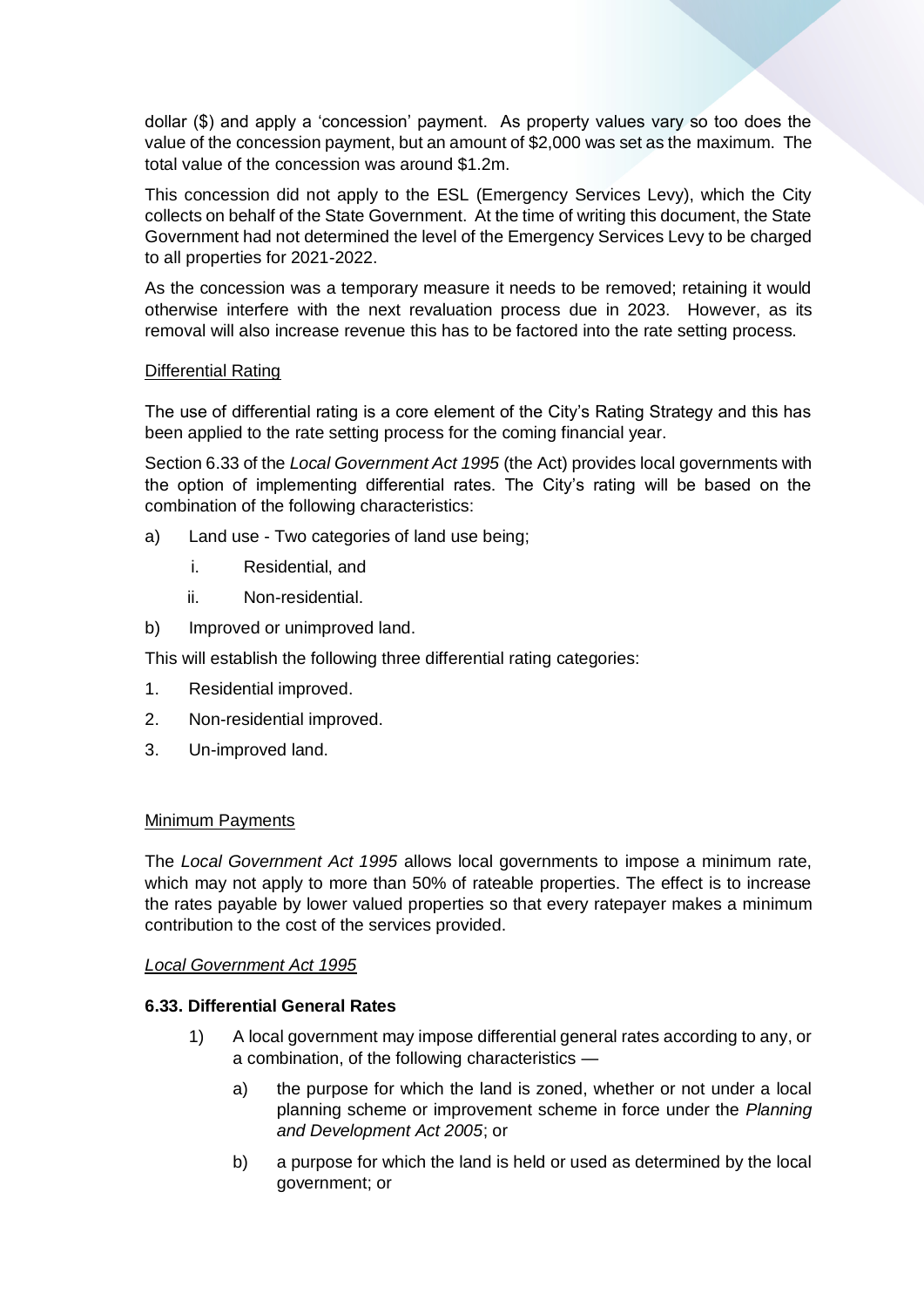- c) whether or not the land is vacant land; or
- d) any other characteristic or combination of characteristics prescribed.
- 2) Regulations may
	- a) specify the characteristics under subsection (1) which a local government is to use; or
	- b) limit the characteristics under subsection (1) which a local government is permitted to use.
- 3) In imposing a differential general rate a local government is not to, without the approval of the Minister, impose a differential general rate which is more than twice the lowest differential general rate imposed by it.
- 4) If during a financial year, the characteristics of any land which form the basis for the imposition of a differential general rate have changed, the local government is not to, on account of that change, amend the assessment of rates payable on that land in respect of that financial year but this subsection does not apply in any case where section 6.40(1) (a) applies.
- 5) A differential general rate that a local government purported to impose under this Act before the *Local Government Amendment Act 2009* section 39(1) (a) came into operation is to be taken to have been as valid as if the amendment made by that paragraph had been made before the purported imposition of that rate.

# **6.35. Minimum Payment**

- 1) Subject to this section, a local government may impose on any rateable land in its district a minimum payment which is greater than the general rate which would otherwise be payable on that land.
- 2) A minimum payment is to be a general minimum but, subject to subsection (3), a lesser minimum may be imposed in respect of any portion of the district.
- 3) In applying subsection (2) the local government is to ensure the general minimum is imposed on not less than
	- a) 50% of the total number of separately rated properties in the district;

or

- b) 50% of the number of properties in each category referred to in sub section (6), on which a minimum payment is imposed.
- 4) A minimum payment is not to be imposed on more than the prescribed percentage of
	- a) the number of separately rated properties in the district; or
	- b) the number of properties in each category referred to in sub section (6), unless the general minimum does not exceed the prescribed amount.
- 5) If a local government imposes a differential general rate on any land on the basis that the land is vacant land it may, with the approval of the Minister, impose a minimum payment in a manner that does not comply with subsections (2), (3) and (4) for that land.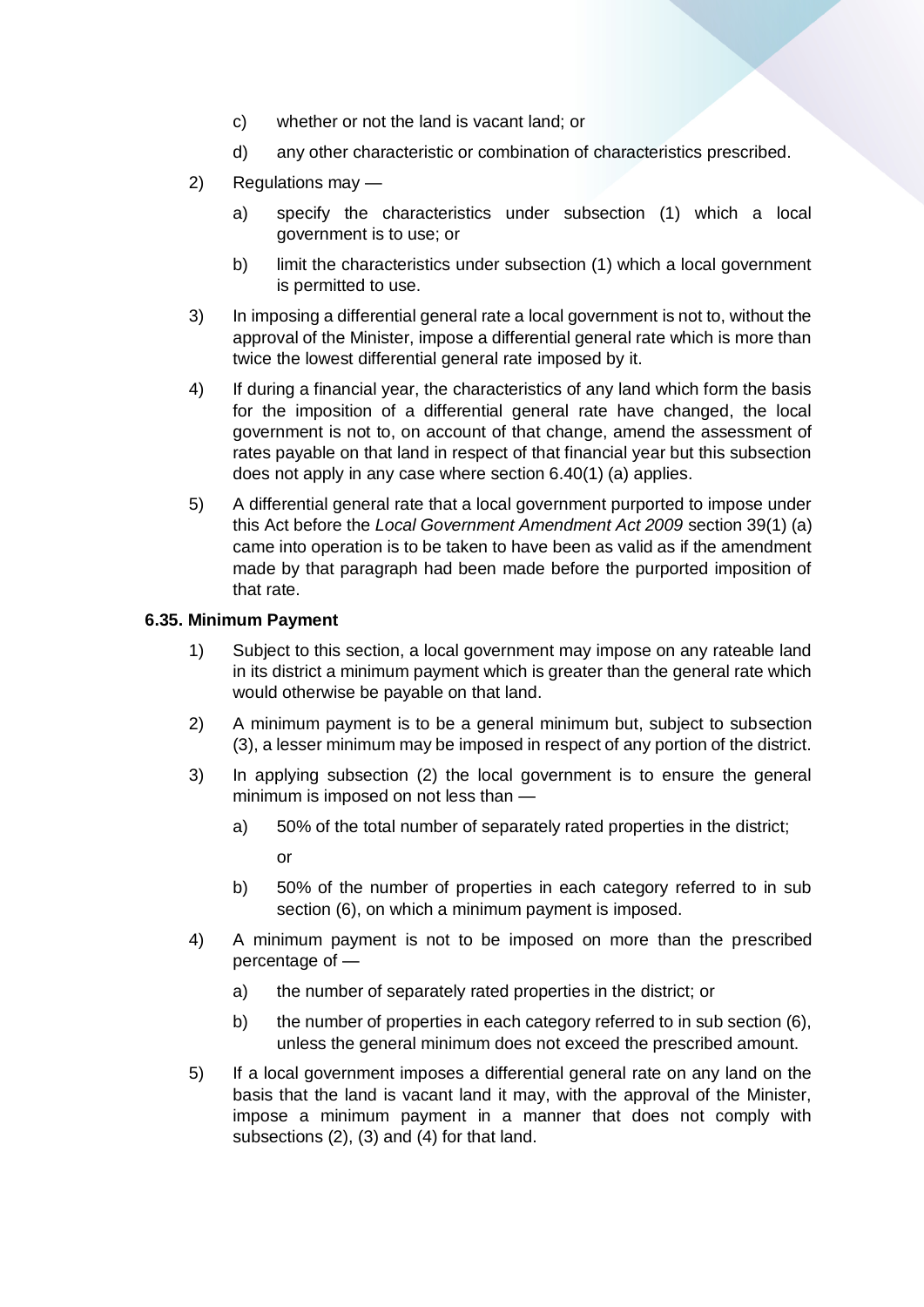- 6) For the purposes of this section a minimum payment is to be applied separately, in accordance with the principles set forth in subsections (2), (3) and (4) in respect of each of the following categories
	- a) to land rated on gross rental value;
	- b) to land rated on unimproved value; and
	- c) to each differential rating category where a differential general rate is imposed.

#### Objects and Reasons

1. Residential Improved - Proposed rate in the dollar of \$0.05764644

This incorporates residential single dwellings, duplex, multi-unit, strata and Department of Communities improved properties.

The amount to be levied will ensure that the proportion of total rate revenue derived from residential properties remains consistent with previous years (at pre-pandemic levels); as well as providing for the ongoing maintenance and service provision of the City's assets and services primarily used by residential ratepayers.

Consistent with the advice provided to the 10 May 2021 SCM (Agenda report para 72 and Attachment 7), after factoring in the removal of the concession, it is expected that the proposed rate in the dollar will mean average residential improved property (on non-minimum rates) rates of \$1,196.21 as compared to \$1,122.07 in 2020-2021, representing an increase of \$74.00 per annum or \$1.42 per week. The combined average of residential improved property on minimum and non-minimum rates would represent an increase of \$55.00 per annum or \$1.05 per week.

2. Non Residential Improved - Proposed rate in the dollar of \$ 0.05649954

This incorporates all light industry, general industry, commercial, mixed use, service commercial, centre, local centre, and district centre properties.

The differential rate for non-residential improved land will generate the same proportionate rate revenue contribution (i.e. 45%) as was contributed in 2020 – 2021; this maintains the 'equity' principle in the City's Rating Strategy.

Commercial premises generate higher volumes of pedestrian and traffic movements than residential properties which results in increased road and streetscape maintenance requirements, additional on street parking needs and the requirement to install additional traffic treatments. Roadside litter collection is enhanced around many commercial premises, with the City required to provide additional litter collection services to these areas. Patrons and employees of commercial and industrial premises are consumers of municipal services but unless they are also property owners within the City, are not contributing to the cost of services used by them in the City. The proportion of rate revenue from industrial and commercial properties will remain fairly consistent with that of previous years.

There is a much wider variation in the nature, size and industry grouping of these businesses, which does not lend this to consideration of 'average' values. As advised at the 10 May 2021 SCM (Agenda report para 72 and Attachment 7) the proposed rate in the dollar is 4.50% higher compared to 2020-2021.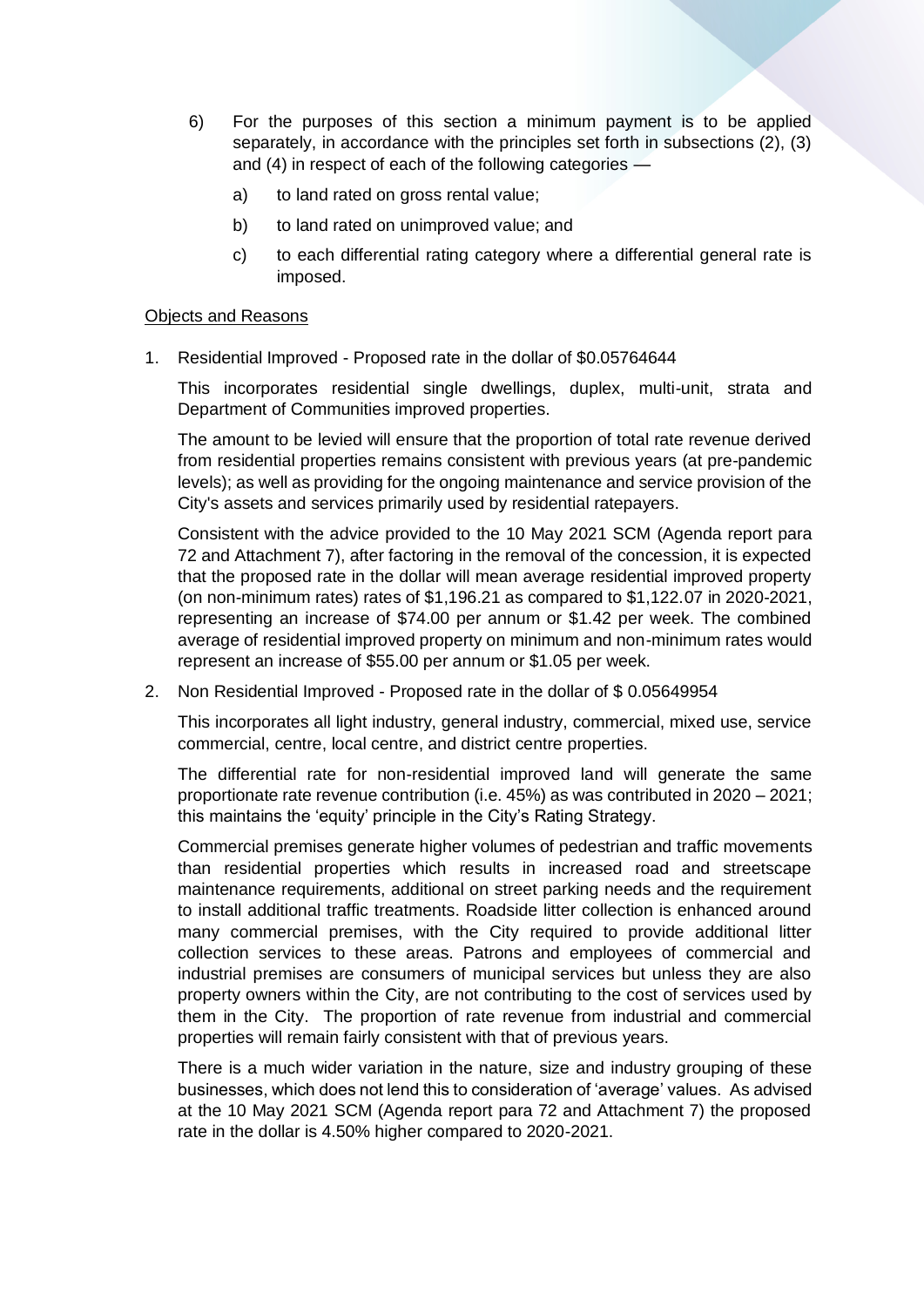3. Unimproved Land - Proposed rate in the dollar of \$ 0.09223430

The City may implement differential rating based on whether the land is improved or unimproved under s6.33 1(c) of the Act.

A positive differential (higher than residential) rate of 60% for unimproved land is proposed, which returns this value to the standard applied pre-pandemic (i.e. pre 2019). This value had been deemed as an equitable level of contribution applied to this property category and to discourage land banking. It was endorsed by Council in the City's Rating Strategy with the amount of the differential adopted at the 10 May 2021 SCM (item 3.c of the recommendation).

The City incurs some additional costs in servicing these types of properties, with unimproved properties more likely to be the sites of illegal dumping, and in some cases can become overgrown and unkempt, or become places of antisocial behaviour. Additional street cleaning and gully educting is also required due to sand and debris originating from unimproved land spreading onto the roads and gutters. This requires the allocation of City resources over and above that required for residential and non-residential improved properties. To promote development, setting a higher rate for vacant properties acts towards stimulating growth and development in the economy.

It is expected that the proposed rate in the dollar will mean an average unimproved property (on non-minimum rates) rating increase of \$177.00 per annum or \$3.40 per week as compared to 2020-2021.

4. Canning Vale Specified Area Rate – Proposed rate in the dollar of \$ 0.005121294

Under s6.37 of the Act Specified Area Rates (SAR) are those paid by particular ratepayers (residential and commercial) for meeting the cost of providing, maintaining and/or renewing a service, facility or specific work, used by ratepayers within the defined area.

The City has a specified area rate for the Canning Vale residential precinct. The specified rate pays for the higher cost of maintaining the public realm, compared to that which the City provides as a standard level in other communities.

The annual cost of this maintenance is accounted for separately and the City also has a reserve fund that holds the balance of any unspent funds raised by the SAR. In recent years the cost of providing this maintenance has not been fully covered by the SAR, with the City's 2019-2020 Annual Report noted a \$0 balance in the reserve fund, with deficit of \$67,187 as at 30 June 2020 to be recovered from future rates. Based on our forward projections to 30 June 2021, it is estimated that the brought forward deficit will reduce to \$30,906.

The proposed rate in a dollar is 3% higher compared to 2020-2021. This proposed increase will still leave an estimated deficit of \$6,306 as at 30 June 2022. An above inflation increase may be required in the following financial year in order to eliminate this deficit.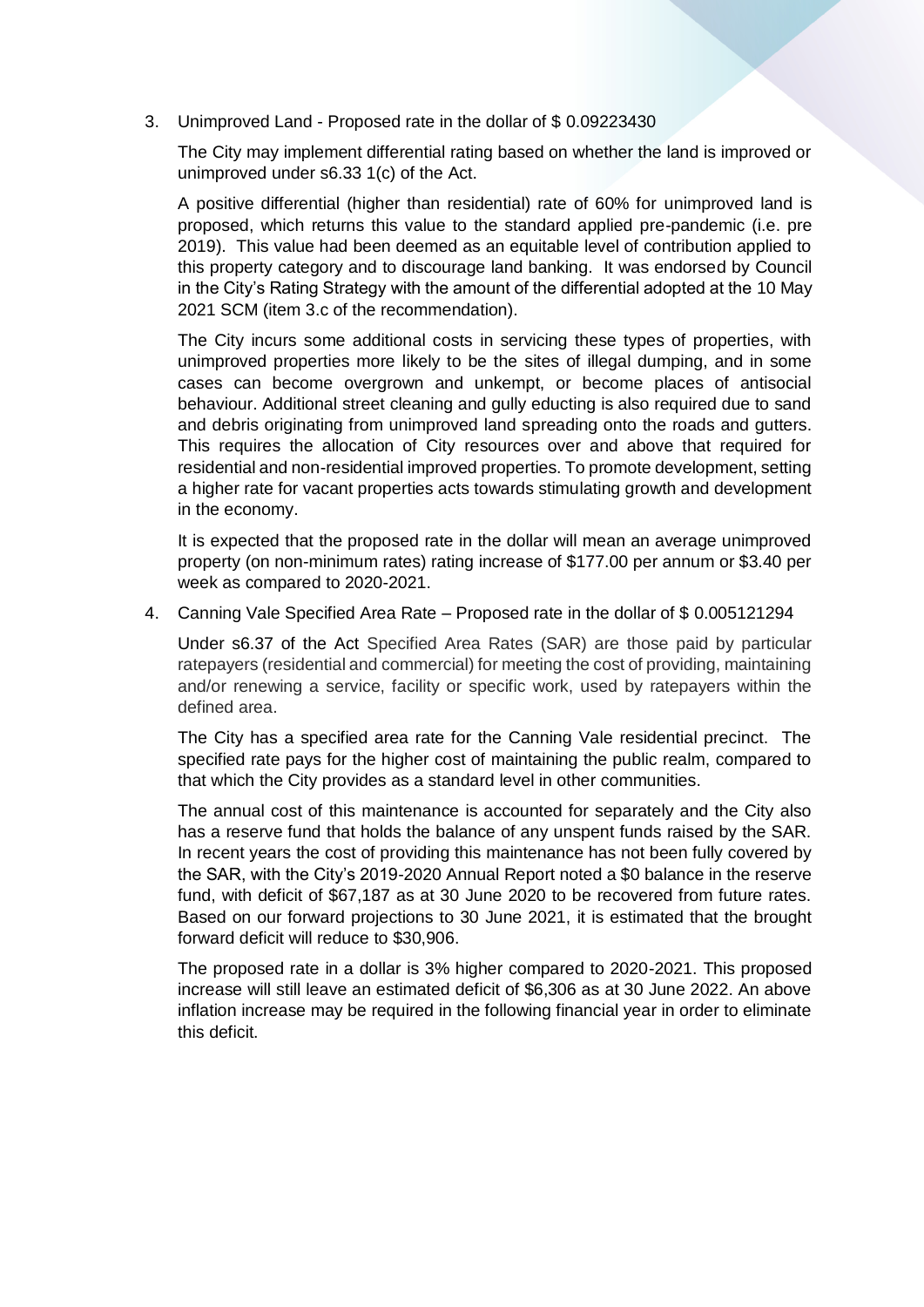#### **Summary of Estimated Rate Revenue**

Important Note: As at the date of publication of this statement, in order to construct the table below 'Summary of Estimated Rate Revenue', assumptions have been made (such as the final number of properties in each category). While any additions or reductions are expected to be minor, the table is likely to change prior to the adoption of the Annual Budget. The principles outlined in the Objects and Reasons section will be maintained when adopting the final rate in the dollar and minimum payments for the 2021-2022 Annual Budget.

| <b>Differential Rating Category</b>  | Rate in \$/<br><b>Minimum</b> | <b>Number of</b><br><b>Properties</b> | <b>Rateable Value</b> | <b>Estimated Rate</b><br><b>Revenue</b> |
|--------------------------------------|-------------------------------|---------------------------------------|-----------------------|-----------------------------------------|
|                                      |                               |                                       |                       |                                         |
| <b>Differential Rates</b>            |                               |                                       |                       |                                         |
| Residential                          | 0.05764644                    | 20,377                                | 422,071,566           | 24,330,923                              |
| Non-residential                      | 0.05649954                    | 2,811                                 | 585,767,232           | 33,095,579                              |
| Unimproved                           | ▼<br>0.09223430               | 778                                   | 19,670,202            | 1,814,267                               |
|                                      |                               | 23,966                                | 1,027,509,000         | 59,240,769.67                           |
| <b>Differential Minimum Payments</b> |                               |                                       |                       |                                         |
| Residential                          | 902                           | 14,693                                | 189,697,315           | 13,253,086                              |
| Non-residential                      | 902                           | 277                                   | 3,422,389             | 249,854                                 |
| Unimproved                           | 902                           | 675                                   | 4,722,671             | 608,850                                 |
|                                      |                               | 15,645                                | 197,842,375           | 14,111,790.00                           |
| Total                                |                               | 39,611                                | 1,225,351,375         | 73,352,559.67                           |
| Canning Vale Parkland                | 0.005121294                   | 3,251                                 | 72,148,114            | 369,492                                 |
| <b>Grand Total</b>                   |                               |                                       |                       | 73,722,051                              |